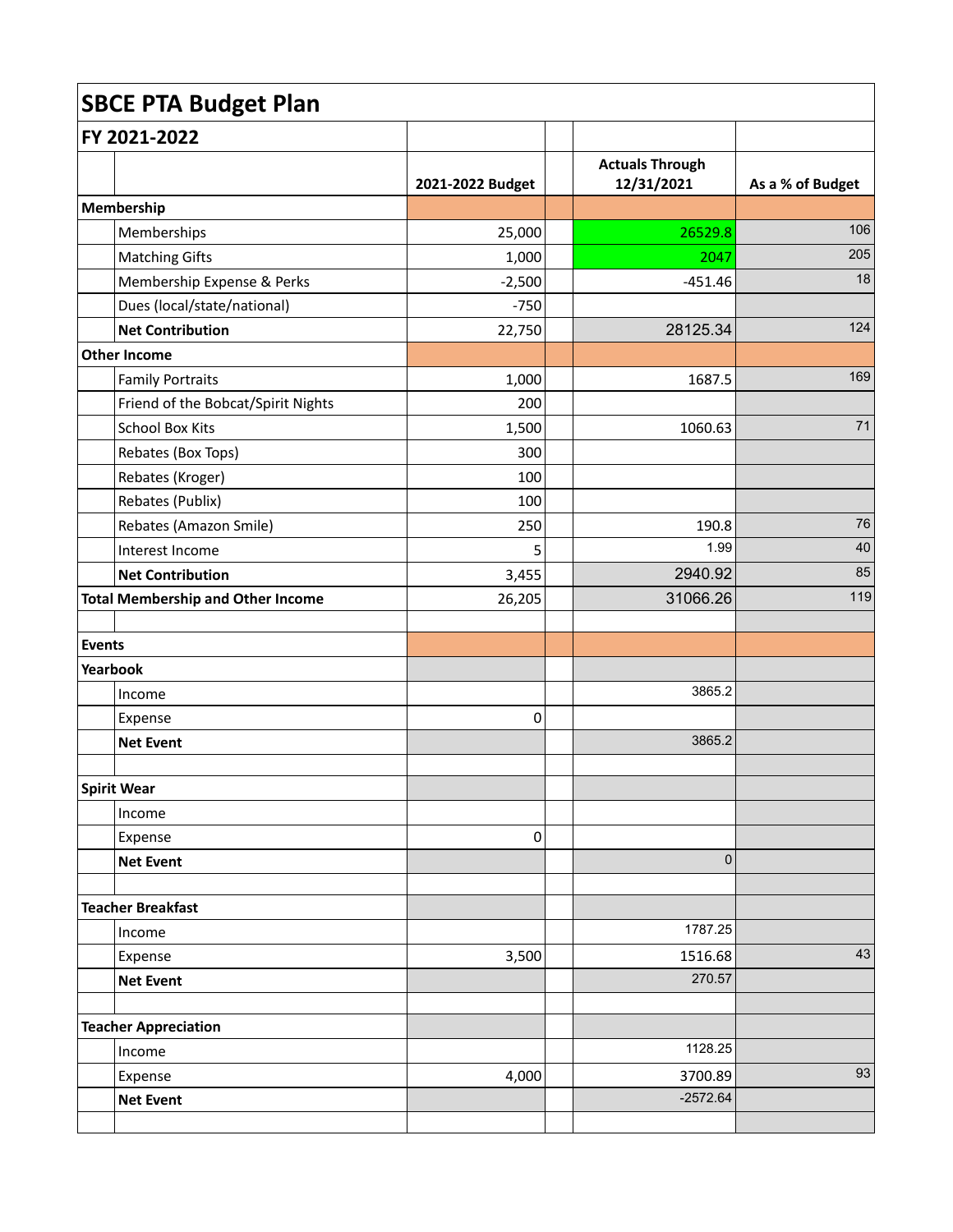| <b>Movie Night</b>                 |                               |       |             |     |
|------------------------------------|-------------------------------|-------|-------------|-----|
|                                    | Income                        |       | 2057        |     |
|                                    | Expense                       | 3,000 | 3131        | 104 |
|                                    | <b>Net Event</b>              |       | $-1074$     |     |
|                                    |                               |       |             |     |
|                                    | <b>Spring Family Festival</b> |       |             |     |
|                                    | Income                        |       |             |     |
|                                    | Expense                       | 4,000 |             |     |
|                                    | Net Event                     |       | $\pmb{0}$   |     |
|                                    |                               |       |             |     |
| <b>Bingo</b>                       |                               |       |             |     |
|                                    | Income                        |       |             |     |
|                                    | Expense                       | 3,000 |             |     |
|                                    | <b>Net Event</b>              |       | $\pmb{0}$   |     |
| <b>Book Fair</b>                   |                               |       |             |     |
|                                    | Income                        |       |             |     |
|                                    | Expense                       | 3,000 |             |     |
|                                    | <b>Net Event</b>              |       | $\pmb{0}$   |     |
|                                    |                               |       |             |     |
| Daddy/Daughter Dance               |                               |       |             |     |
|                                    | Income                        |       |             |     |
|                                    | Expense                       | 3,000 |             |     |
|                                    | <b>Net Event</b>              |       | $\pmb{0}$   |     |
|                                    |                               |       |             |     |
|                                    | Mother/Son Event              |       |             |     |
|                                    | Income                        |       |             |     |
|                                    | Expense                       | 3,000 |             |     |
|                                    | <b>Net Event</b>              |       | $\pmb{0}$   |     |
| <b>5th Grade Finale</b>            |                               |       |             |     |
|                                    | Income                        |       |             |     |
|                                    | Expense                       | 5,000 | 0           |     |
|                                    | <b>Net Event</b>              |       | $\pmb{0}$   |     |
|                                    |                               |       |             |     |
| <b>All Pro Dads</b>                |                               |       |             |     |
|                                    | Income                        |       |             |     |
|                                    | Expense                       |       |             |     |
|                                    | <b>Net Event</b>              |       | $\mathbf 0$ |     |
| Total net contribution from events |                               |       | 3061.77     |     |
| <b>Total net income</b>            |                               |       | 34128.03    |     |
|                                    |                               |       |             |     |
| <b>Expenses</b>                    |                               |       |             |     |
| <b>Learning Support</b>            |                               |       |             |     |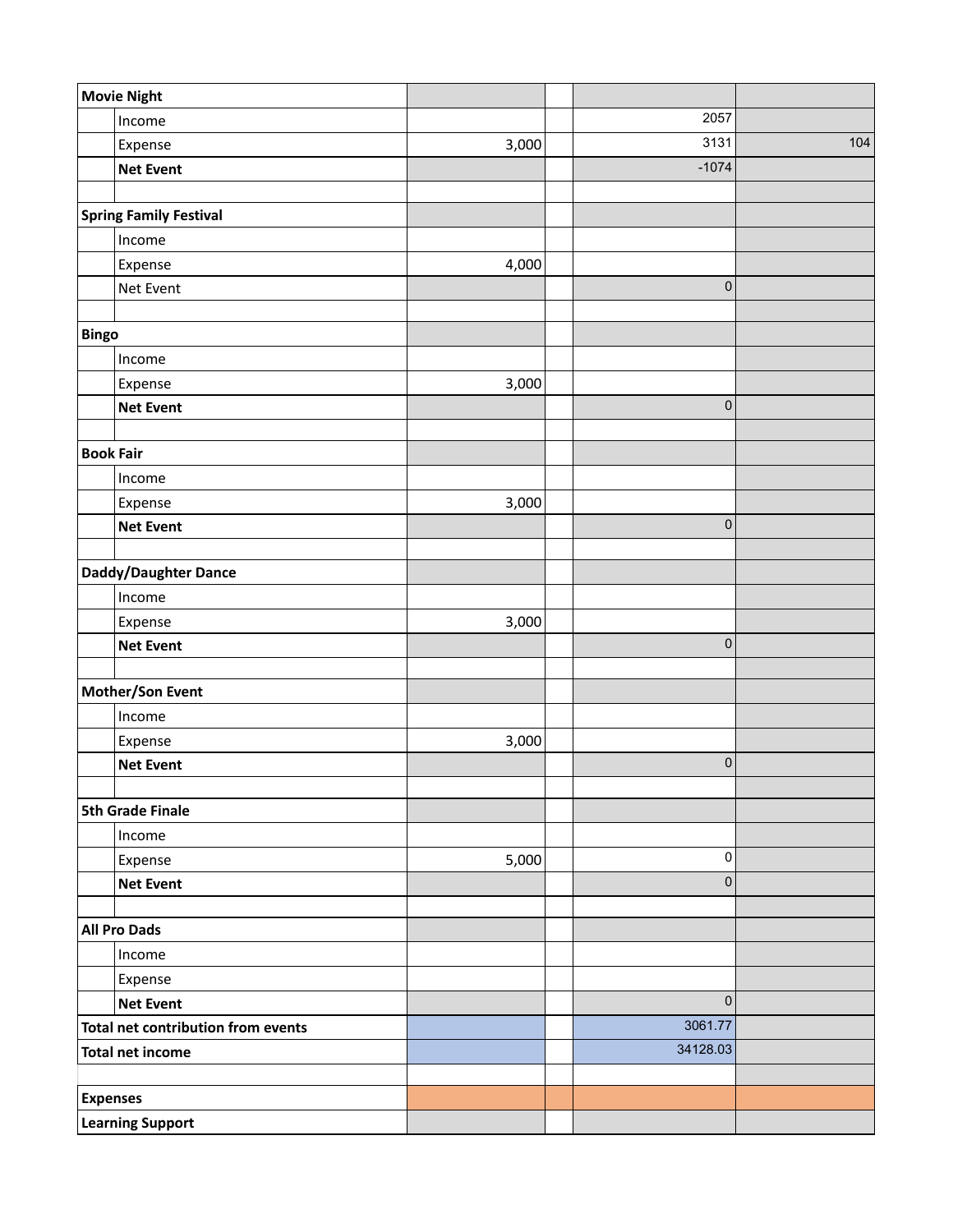|                              | Agenda Books - Students                                          | 1,200    | 1251.81                             | 104                          |
|------------------------------|------------------------------------------------------------------|----------|-------------------------------------|------------------------------|
|                              | Near Pod                                                         | 2,500    |                                     |                              |
|                              | Diamond Del Program                                              | 0        |                                     |                              |
|                              | Mini Grants; Fall                                                | 5,000    | 3570.97                             | 71                           |
|                              | Mini Grants; Spring                                              | 5,000    |                                     |                              |
|                              | <b>Teacher Stipend</b>                                           | 4,000    | 2499.99                             | 62                           |
|                              | <b>STEM Support</b>                                              | 1,000    |                                     |                              |
|                              | Walk to School Program                                           | 50       | 36.61                               | $73\,$                       |
|                              | <b>Total Learning Support</b>                                    | 18,750   | 7359.38                             | 39                           |
|                              |                                                                  |          |                                     |                              |
|                              | <b>Teacher/Staff Support</b>                                     |          |                                     |                              |
|                              | Peace Garden Project                                             | 100      |                                     |                              |
|                              | Field Day (and PE support)                                       | 750      |                                     |                              |
|                              | <b>Teacher Gifts</b>                                             | 4,100    | 2826.57                             | 69                           |
|                              | Newcomer Committee                                               | 0        |                                     |                              |
|                              | <b>Total Teacher/Staff Support</b>                               | 8,950    | 2826.57                             | 32                           |
|                              |                                                                  |          |                                     |                              |
|                              | <b>Facility and Administrative Support</b>                       |          |                                     |                              |
|                              | Landscaping                                                      | 1,000    | 729.56                              | 73                           |
|                              | Gaga Pit Maintenance                                             | 400      |                                     |                              |
|                              | School Garden                                                    | 50       |                                     |                              |
|                              | Audit Expense                                                    | 450      | 900                                 | 200                          |
|                              | Bank Supplies & Processing Fees (PayPal,<br>WePay, Bank, Square) | 2,000    |                                     |                              |
|                              | Quickbooks                                                       | 600      | 540                                 | 90                           |
|                              | Electricity - Entrance Sign                                      | 1,300    | 675.79                              | 52                           |
|                              | <b>Insurance Bond</b>                                            | 330      | 330                                 | 100                          |
|                              | Membership Toolkit Website                                       | 450      | 450                                 | 100                          |
|                              | PTA Website - Weebly                                             | 0        | *paid a 2 year subscription in 2020 | Next payment will be in 2022 |
|                              | <b>Office Supplies</b>                                           | 50       |                                     |                              |
|                              | Expenses from 2020-2021                                          | 0        | 623.18                              |                              |
|                              | <b>Total Facility and Administrative Support</b>                 | 6,630    | 4248.53                             | 64                           |
|                              |                                                                  |          |                                     |                              |
|                              | <b>Total Expenses</b>                                            | 34,330   | 14434.48                            | 42                           |
|                              | <b>Total Income</b>                                              | 26,205   | 34128.03                            | 130                          |
|                              | <b>Total Expenses</b>                                            | 34,330   | 14434.48                            | 42                           |
|                              |                                                                  |          | 19693.55                            | $-242$                       |
|                              | <b>Net</b>                                                       | $-8,125$ |                                     |                              |
| Net contribution to reserves |                                                                  |          |                                     |                              |
|                              | Capital Improvements                                             |          |                                     |                              |
|                              | <b>Total change in reserves</b>                                  |          |                                     |                              |
|                              |                                                                  |          |                                     |                              |
|                              |                                                                  |          |                                     |                              |